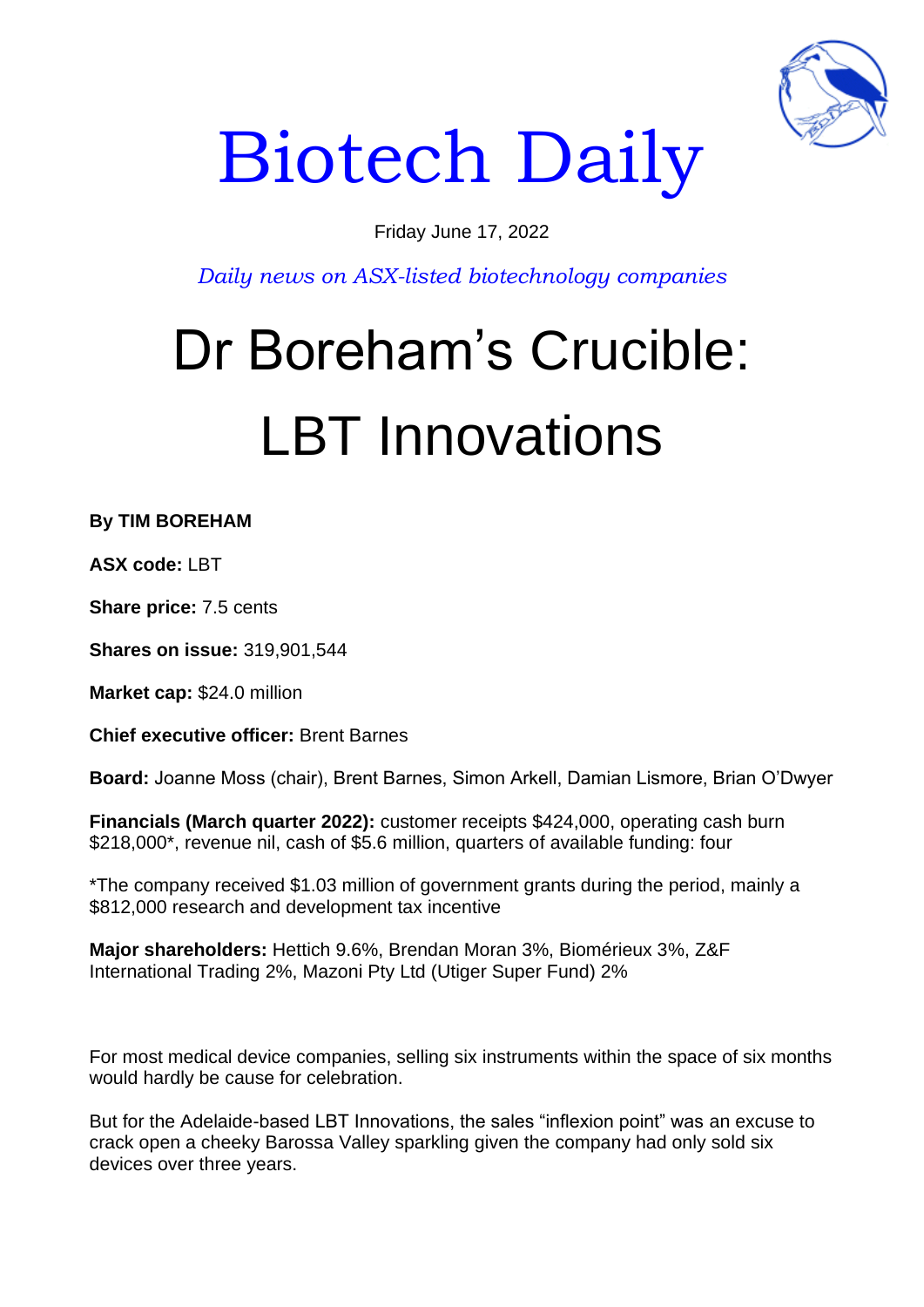The orders pertain to LBT's APAS (automated plate assessment system) Independence, its lab device to automate the processing and interpreting of Petri dish (agar) samples.

Mr Barnes is encouraged because five of the orders were placed by US distributor Thermo Fisher, which signed on last September (the sixth order was jagged directly by the company).

"The company has delivered a number of extremely positive milestones over the last six months that indicate a significant turning point for the company," he says.

"I didn't expect [Thermo Fisher] to have that sort of traction in the first six months."

LBT's US push marks a change of direction for the company, which initially focused on Europe - with underwhelming results.

Nonetheless Mr Barnes recently attended the European Congress of Clinical Microbiology and Infectious Diseases, ECCMID, where 13,500 attendees heard five prezzos about APAS Independence.

#### **On a streak …**

LBT listed in mid-2006 on the back of its foundation product Microstreak, a device for applying samples to culture plates. It was invented by scientist John Glasson in 1979.

French group Biomérieux licenced Microstreak and sold 450 to 500 units under the name Previ Isola between 2007 and 2015. Biomérieux then handed back the rights to LBT.

Advances in automation and algorithmic machine-learning led to LBT changing direction, to automated plate assessment systems (APAS).

LBT's APAS Independence is a funky gizmo that sorts the samples automatically and then uses artificial intelligence and machine learning to determine whether they're positive or negative (and up to 85 percent are the latter).

LBT claims APAS Independence is three times faster than manual processing, handling up to 200 plates an hour.

The US Food and Drug Administration approved APAS Independence in May 2019, with the device winning Conformité Européenne (CE) mark approval in September 2021.

LBT established a 50-50 joint venture with the German-based Hettich AG, called Clever Culture Systems. At the end of 2021 acquired all of CCS in a \$4 million cash and scrip deal.

In 2017, LBT sold its legacy product Microstreak to China's Autobio Diagnostics.

Mr Barnes took over as CEO from Lusia Guthrie in 2016.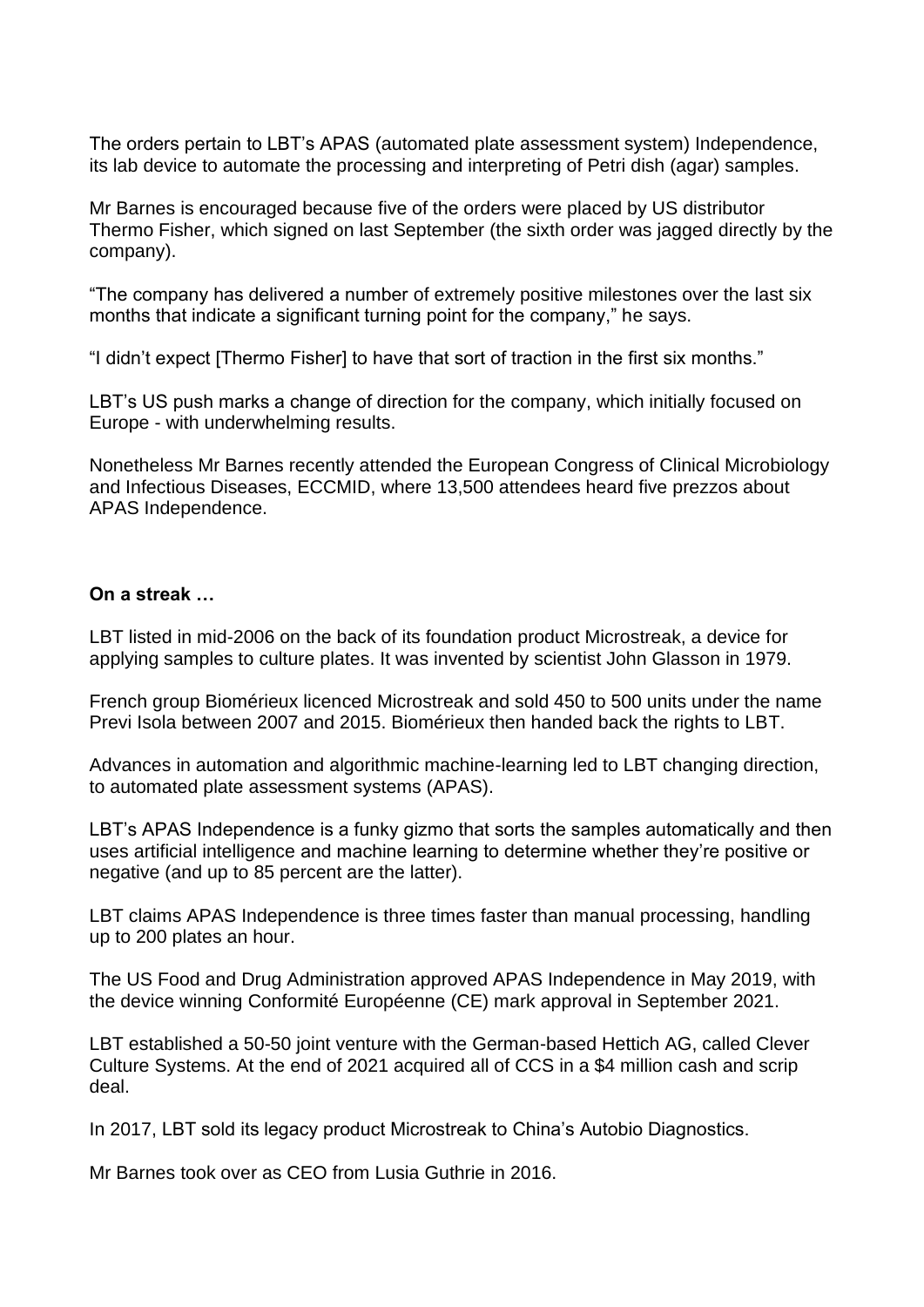#### **… but Europe lags**

In July 2020, LBT appointed the California-based clinical diagnostics giant Beckman Coulter as a "channel partner and lead generator" for Europe, rather than distributor.

Mr Barnes says LBT will now work with Beckman Coulter to "align our initiatives to progress our sales traction" on the Continent.

"We need a Thermo Fisher-like agreement of full service and end-to-end sales with a trusted name."

He stresses Beckman Coulter is also a trusted brand - and could well be part of the solution by way of a revamped deal.

So far, LBT has sold four units in Europe. Two were bought by London's Health Services Lab (owned by the ASX-listed Sonic Healthcare) and two were picked up by separate German laboratories.

#### **Lessons learnt**

Mr Barnes says the early US experience relative to Europe highlights the importance of getting marketing and distributor arrangements right.

The Beckman Coulter tie-up is a sales and marketing compact, by which Beckman Coulter referred clients for LBT's (one person) sales team to execute. Beckman Coulter receives basically no product margin and its salesforce is not motivated (via commissions) to go crazy on pushing LBT's product.

In contrast, the Thermo Fisher deal is a full distributor arrangement with Thermo Fisher fully servicing the client and receiving service revenue as well. Thermo Fisher is also motivated to sell APAS units to expand sales of its media products (culture plates).

"It's important for them to get margin to motivate them and understand how our product fits within their portfolio," Mr Barnes says.

#### **Making urine analysis a wee bit simpler**

LBT has been expanding its urine analysis modules to methicillin-resistant Staphylococcus aureus (MRSA, aka 'Golden staph'), an antibiotic-resistant nasty that causes infections in multiple bodily regions.

"Specifically, this means increasing the number of media (plate) manufacturers that are supported by APAS, which makes it easier for customers to integrate the instruments into their existing workloads," Mr Brent says.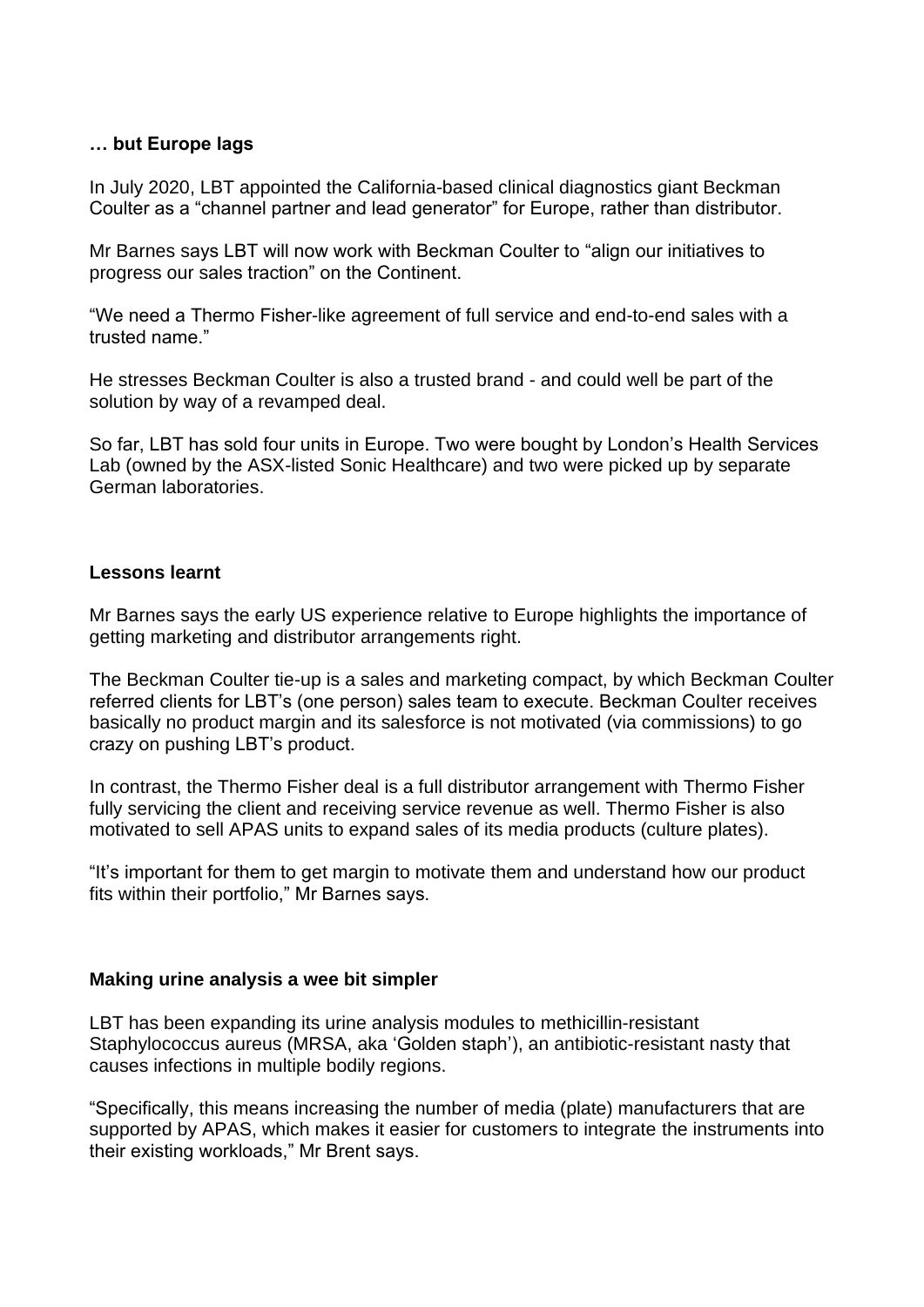Last year, the FDA approved a module for MRSA that works on Thermo Fisher plates and those of its nearest rival Becton Dickinson.

Similarly, the company working on an expanded urine module beyond Thermo Fisher plates.

Urine is an attractive opportunity - so to speak - because many labs put multiple specimens on one divided plate.

As you could imagine, this is not exactly best practice, but it's allowed for lab-developed tests.

The two-on-a-plate can't be automated, so the upside stems from the labs moving to the gold standard of a single-sample, automated process. As well as (hopefully) bolstering APAS sales, Thermo Fisher's media sales double as well.

Mr Barnes says that labs want more diversity of suppliers in the post pandemic world, which means the ability to use Thermo Fisher plates as well as those of rivals.

#### **Finances and performance**

Let's do some sums ….

The APAS sells for about \$US300,000 for the hardware, with a \$US20,000 annual licence fee. But make that \$US30,000 in fees if the client buys extra bundles such as an antimicrobial susceptibility test in development.

Broker PAC Partners estimates a \$US100,000 cut to the distributor and \$US100,000 of cost of goods sold, leaving a \$US100,000 profit (plus annual service fee) for LBT.

Over a usual contract period of five to seven years, each unit generates \$A575,000 of topline revenue.

Take out the Thermo Fisher distribution margin and the cost of goods sold and it looks like sales of 20 to 30 units would be needed to offset LBT's current annual cash burn of \$7.5 million.

Mr Barnes says while the company expects to remain loss-making for the next 12 months, the company is "not far off" break-even, based on sales momentum. PAC Partners estimates 12 sales annually would be needed to get to this glorious juncture.

The company expects a doubling of its sales run rate in the 2022-'23 year.

In the March quarter, LBT reported net cash outflows of \$218,000, although that takes \$1.03 million of government grants (mainly a \$825,000 research and development receipt) into account.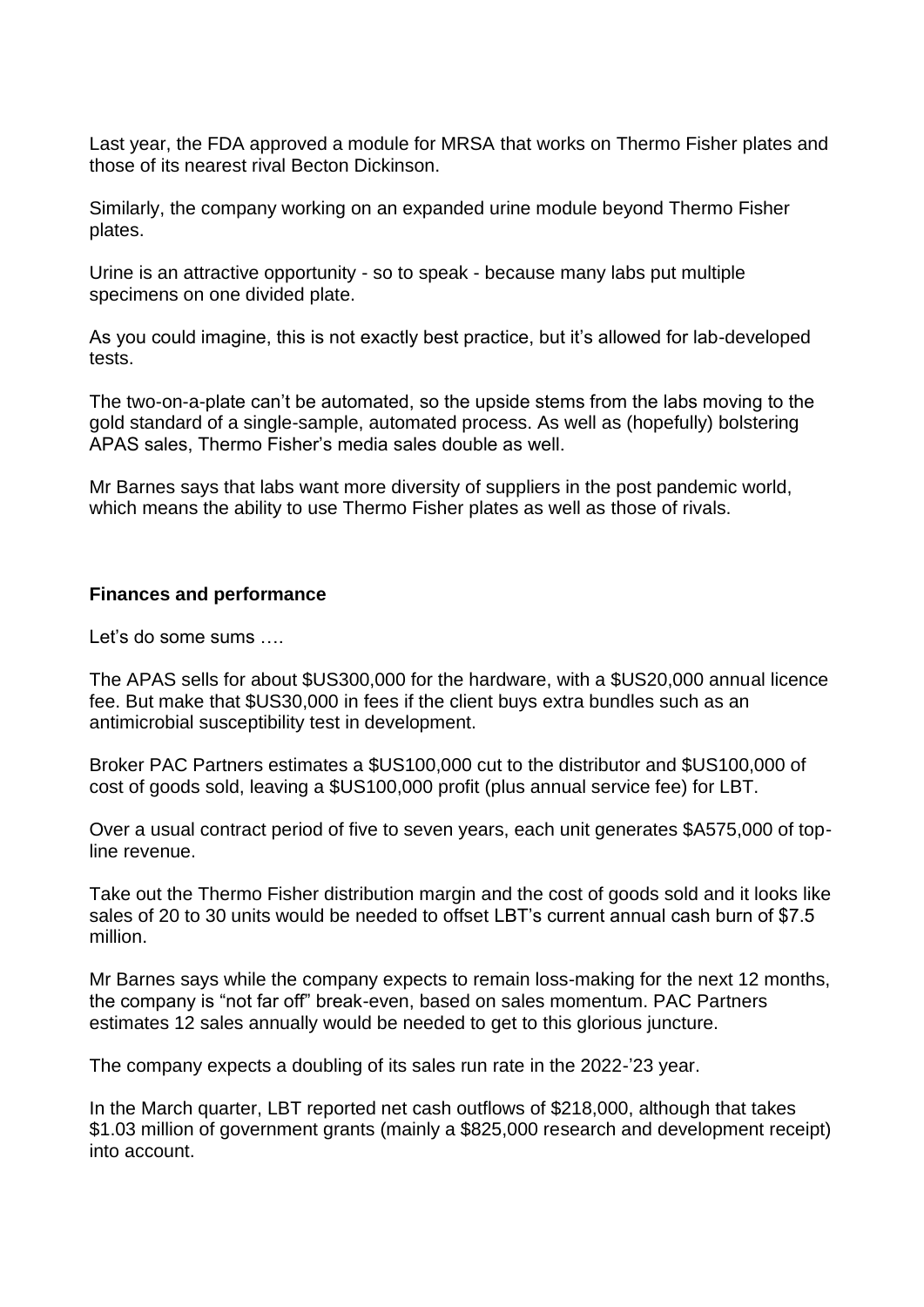The company has cash of \$5.6 million, which along with research and development monies and sales revenue provides a 12-month funding runway.

"I'll take the old politician's line that the board is always looking at funding options," Mr Barnes says.

LBT has availed of a \$4 million low-interest loan from the South Australian government, which has been repaid at the rate of \$250,000 per quarter and will be fully discharged in November.

Over the last 12 months, LBT shares have ranged between eight cents (mid-May) and 14 cents (September 2021).

Over the last five years they have been as high as 33 cents (July 2017) and as low as six cents (March 2019).

#### **Sizing the market prize**

About 2.4 billion lab plates are read manually each year.

LBT estimates a total addressable market of 2,000 labs in the countries where APAS Independence has been launched: Australia, Britain, Germany, France and the US.

The latter accounts for 1,500 of these labs, which are deemed to be at least mid-sized facilities processing more than about 400 plates a day.

In May this year, management was heartened to make a direct sale to New York's Albany Medical Centre, which only does about 200 plates a day.

This implies a broader market among the smaller labs and the reason is acute shortages of skilled labour.

According to the US newsletter Laboratory Economics, medical technologists in the San Francisco area are commanding salaries of \$US150,000 to \$US180,000 per year, with sign on bonuses of more than \$US25,000.

Says one of the healthcare recruiters quoted in the article: "Lab employees had always been treated like the red-headed stepchildren of healthcare, but the pandemic has raised their recognition and pay."

Mr Barnes says the situation is similar here, with such roles paying about \$A145,000 a year.

Mr Barnes notes the culture plate market is growing at seven to eight percent as testing expands into areas such as routine MRSA screening in hospitals.